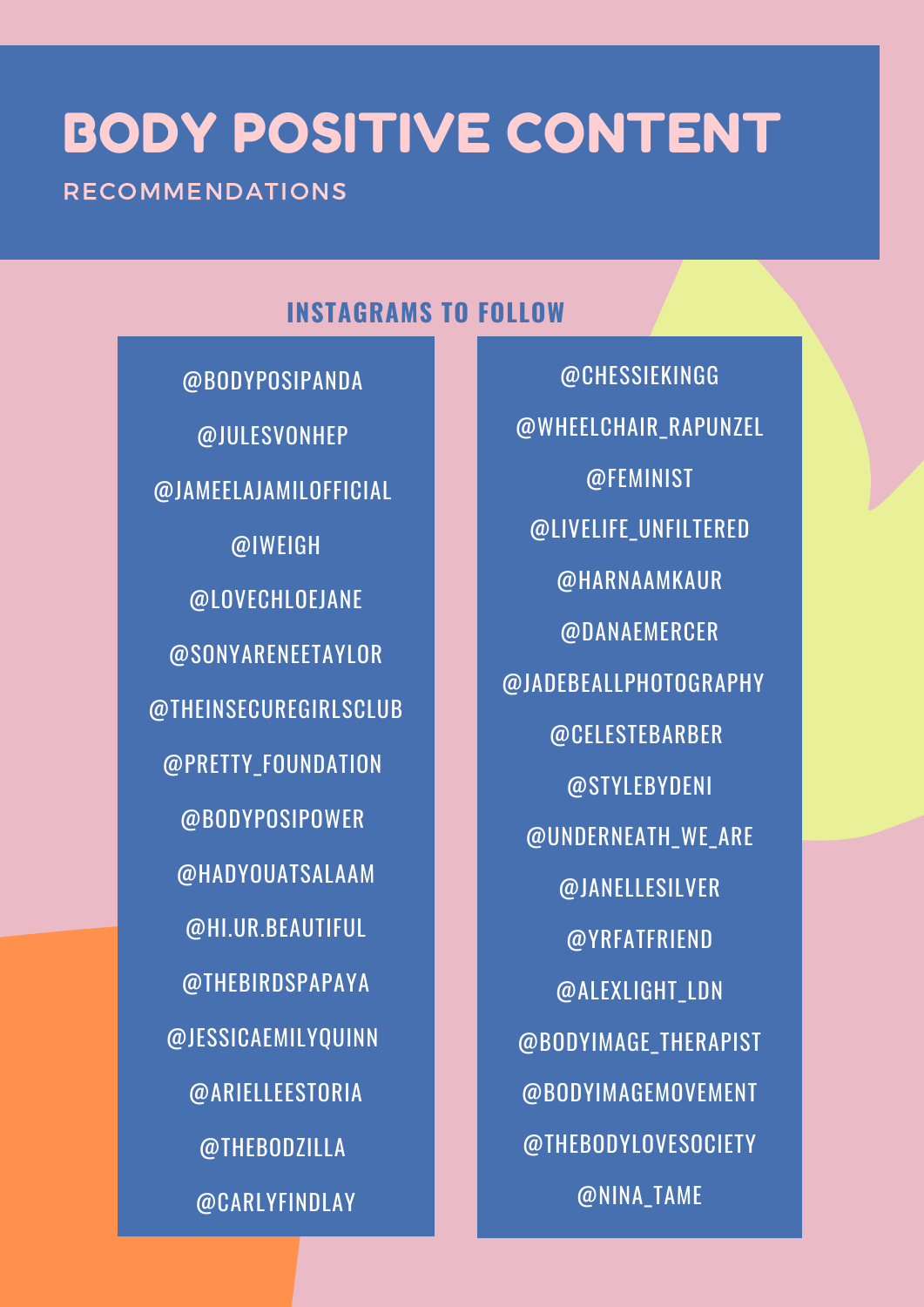# BODY POSITIVE CONTENT

RECOMMENDATIONS

### **BOOKS**

THE BODY IS NOT AN APOLOGY SONYA RENEE TAYLOR

> **SHRILL** LINDY WEST

THE SUN AND HER FLOWERS RUPI KAUR

> **HOMEBODY** RUPI KAUR

WOMEN DON'T OWE YOU PRETTY FLORENCE GIVEN

> EMBRACE YOURSELF TARYN BRUMFITT

BODY POSITIVE POWER MEGAN JAYNE CRABBE

> BIG GIRL KELSEY MILLER

### **PODCASTS**

UNLOCKING US | BRENE BROWN EPISODE W/ SONYA RENEE TAYLOR

MAINTENANCE PHASE | UBREY GORDON & MICHAEL HOBBES

BETWEEN THE LEAVES | ELLEN VAN NEERVAN & VICTORIAN WOMEN'S TRUST

THE BODY IMAGE PODCAST | CORINNE DOBBAS

BODY KINDNESS | REBECCA SCRITCHFIELD

THE PAPAYA PODCAST | SARAH NICOLE LANDRY

FOOD PSYCH PODCAST | CHRISTY **HARRISON**